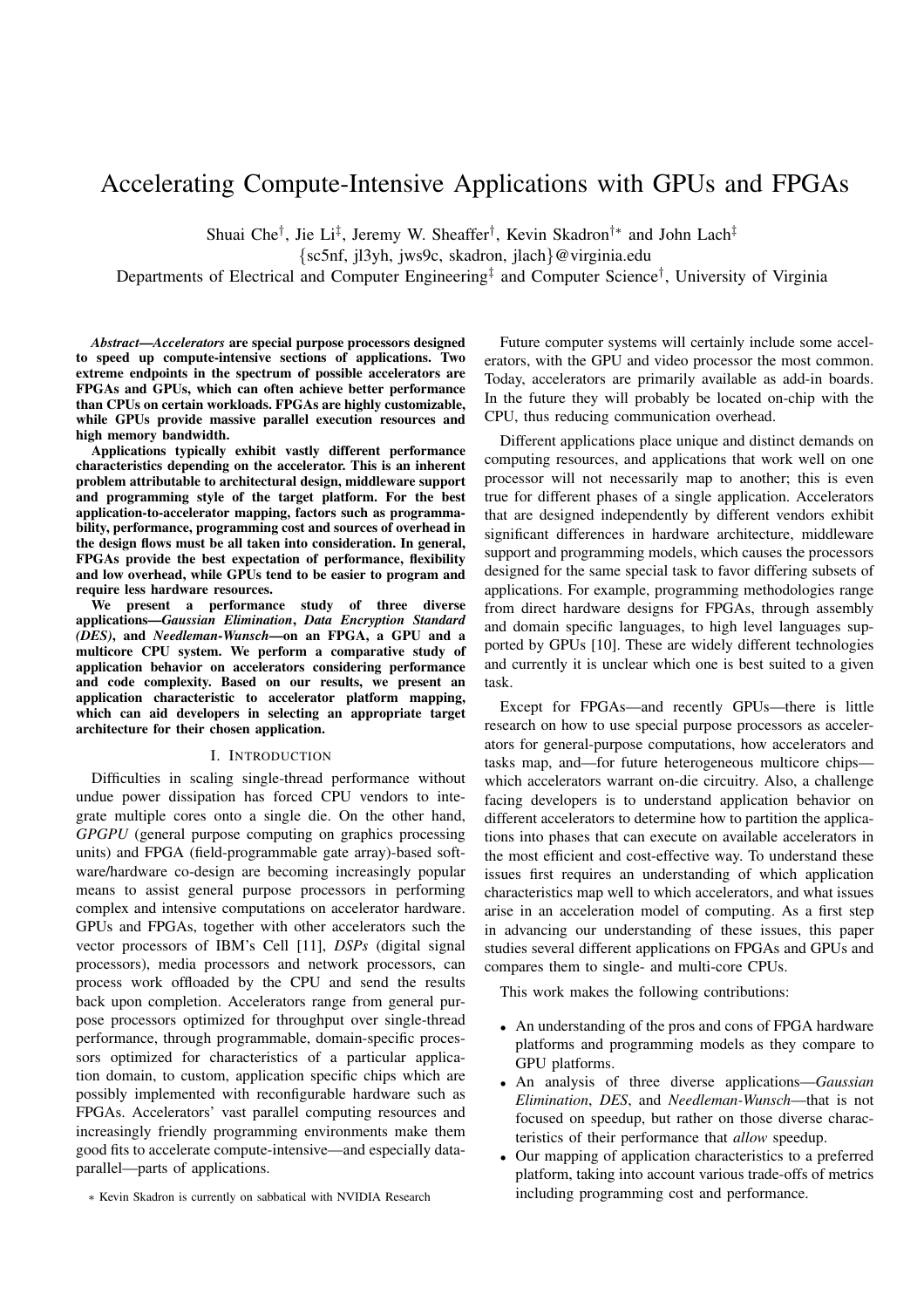## II. RELATED WORK

Use of existing accelerators, such FPGAs and GPUs, has demonstrated the ability to speed up a wide range of applications. Examples include image processing [6], data mining [2] and bioinformatics [9] for FPGAs, and linear algebra [12], database operations [7], K-Means [4], AES encryption [19] and n-body simulations [15] on GPUs. Other work has compared GPUs with FPGAs for video processing applications [5], and similarly analyzed the performance characteristics of applications such as Monte-Carlo simulations and FFT [10].

NVIDIA's *Compute Unified Device Architecture*, or *CUDA*, and AMD's *Compute Abstraction Layer*, or *CAL*, are new language APIs and development environments for programming GPUs without the need to map traditional OpenGL and DirectX APIs to general purpose operations. Domain specific parallel libraries, such as a recent scan primitives implementation [18] can be used as building blocks to ease parallel programming on the GPU. On the other hand, FPGA applications are mostly programmed using hardware description languages such as VHDL and Verilog. Recently there has been a growing trend to use high level languages such as *SystemC* and *Handel-C* [8] which aim to raise FPGA programming from gate-level to a high-level, modified C syntax. Calazans et al. provide a comparison of system design using SystemC and VHDL [3]. But there are still some limitations for these languages. For example, Handel-C does not support pointers and standard floating point. In this initial study, we only use VHDL for the FPGA implementations.

## III. FPGA AND GPU COMPARISONS

#### *A. Platforms Overview*

GPUs are inexpensive, commodity parallel devices with huge market penetration. They have already been employed as powerful coprocessors for a large number of applications including games and 3-D physics simulation. The main advantages of the GPU as an accelerator stem from its high memory bandwidth and a large number of programmable cores with thousands of hardware thread contexts executing programs in a single program, multiple data (SPMD) fashion. GPUs are flexible and easy to program using high level languages and APIs which abstract away hardware details. In addition, compared with hardware modification in FPGAs, changing functions is straightforward via rewriting and recompiling code, but this flexibility comes at a cost.

Compared to the fixed hardware architecture of the GPU, FPGAs are essentially high density arrays of uncommitted logic and are very flexible in that developers can directly steer module-to-module hardware infrastructure and trade-off resources and performance by selecting the appropriate level of parallelism to implement an algorithm. In the FPGA coprocessing paradigm, the hardware fabric is used to approximate a custom chip, i.e. an *ASIC* (application specific integrated circuit). This eliminates the inefficiencies caused by the traditional von Neumann execution model and the pipelined implementations of GPUs and CPUs, and can achieve vastly

improved performance and power efficiency. Though vendors provide IP cores that offer the most common processing functions, programming in VHDL or Verilog and creating the entire design from scratch is a costly and labor intensive task.

## *B. CUDA and the GeForce 8800 GTX GPU*

CUDA is an extension of C and an associated API for programming general purpose applications for all NVIDIA's *Tesla*-architecture GPUs, including their GeForce, Quadro, and Tesla products. CUDA has the advantage that is does not require programmers to master domain-specific languages to program the GPU. In CUDA, the GPU is treated as a coprocessor that executes data-parallel kernels with thousands of threads. Threads are grouped into *thread blocks*. Threads within a block can share data using fast shared-memory primitives and synchronize using hardware-supported barriers. Communication among thread blocks is limited to coordination through much slower global memory. Note that the programming model for a CUDA kernel is *scalar*, not vector. The current Tesla architecture combines 32 scalar threads into SIMD groups called *warps*, but the programmer can treat this as a performance optimization rather than a fundamental aspect of the programming model, similar to optimizing for cache line locality.

The NVIDIA GeForce 8800 GTX GPU is comprised of 16 *streaming multiprocessors* (SMs). Each SM has 8 *streaming processors* (SPs), with each group of 8 SPs sharing 16 kB of per-block shared memory [13] (a private scratchpad in each SM). Each SP is deeply multithreaded, supporting 96 *coresident* thread contexts with zero-overhead thread scheduling.

#### *C. VHDL and the Xilinx Virtex-II Pro FPGA*

VHDL is one of the most widely used hardware description languages. It supports the description of circuits at a range of abstraction levels varying from gate level netlists up to purely algorithmic behavior [3]. Very efficient hardware can be developed in VHDL but it requires a great deal of programming effort.

FPGAs consist of hundreds of thousands of programmable logic blocks and programmable interconnects that can be used to create custom logic functions, and many FPGA products also include some hardwired functionality for common functions. For example, the Xilinx Virtex II Pro FPGA also integrates up to two 32-bit RISC PowerPC405 cores.

## *D. Application Domains*

A technical report from Berkeley [1] argued that successful parallel platforms should strive to perform well on 13 classes of problems, which they termed *dwarves*. Each dwarf represents a set of algorithms with similar data structures or memory access patterns. By examining applications from different dwarves, we can find common characteristics of applications from that dwarf on a specific hardware platform. We chose three applications from three different dwarves.

Our first application, Gaussian Elimination, comes from the *Dense Linear Algebra* dwarf. The applications in this dwarf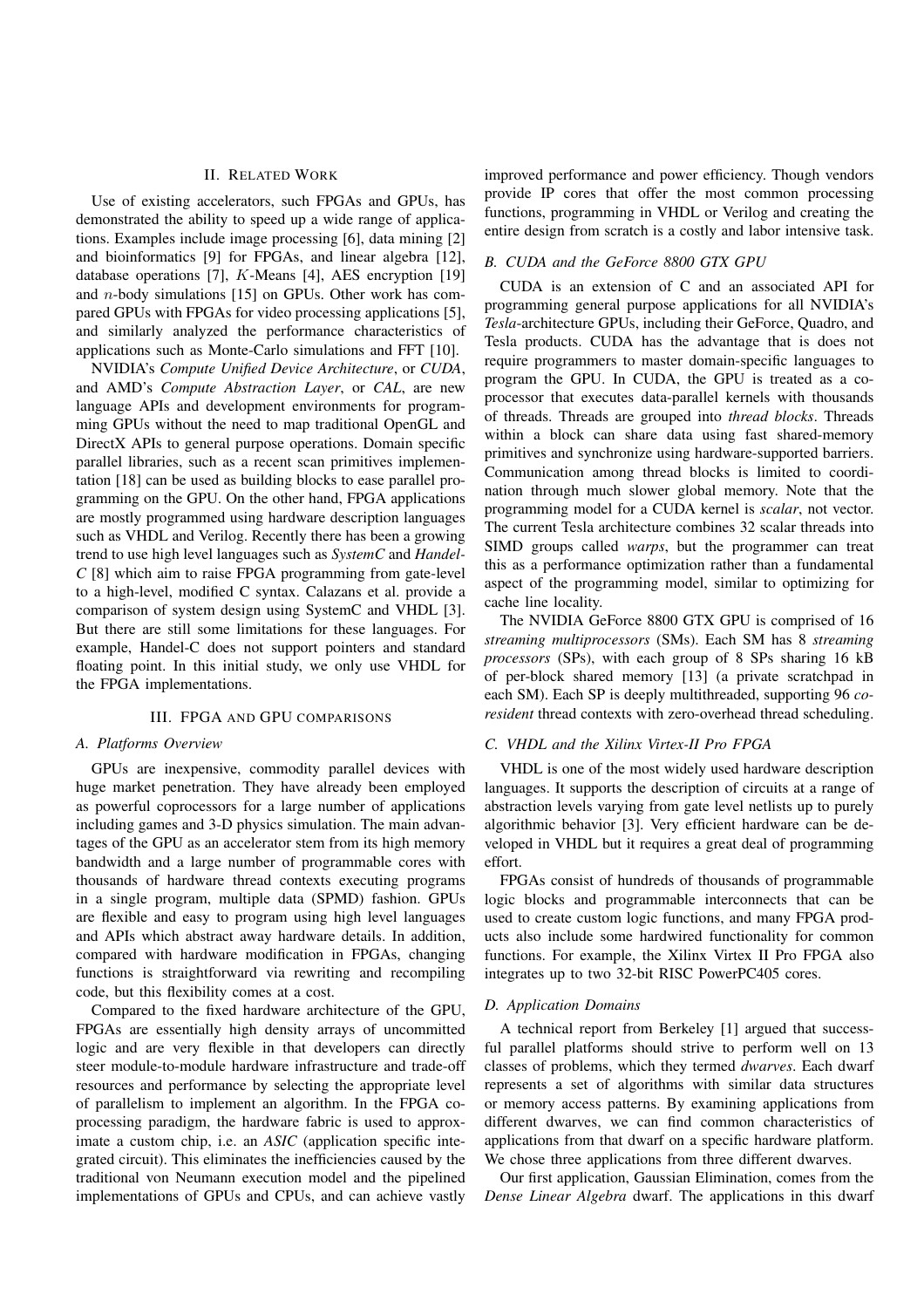use strided memory accesses to access the rows and columns in a matrix [1]. Gaussian Elimination computes result row-byrow, solving for all of the variables in a linear system. The algorithm must synchronize between iterations, but the values calculated in each iteration can be computed in parallel.

DES is a member of the *Combinational Logic* dwarf. Applications in this dwarf are implemented with bit-level logical functions [1]. DES is a cryptographic algorithm, making heavy use of bit-wise operations. It encrypts and decrypts data in groups of 64-bit blocks, using a 64-bit key. For encryption, groups of 64-bit blocks of plaintext are fed into the algorithm to produce groups of 64-bit blocks of ciphertext. This application exhibits massive bit-level parallelism.

Our third application is the Needleman-Wunsch algorithm, which is a representative of the *Dynamic Programming* dwarf. Needleman-Wunsch is a global optimization method for DNA sequence alignment. The potential pairs of sequences are organized in a 2-D matrix. The algorithm fills the matrix with scores, which represent the value of the maximum weighted path ending at that cell. A traceback process is used to find the optimal alignment for the given sequences. A parallel Needleman-Wunsch implementation processes the score matrix in diagonal strips from top-left to bottom-right.

In our GPU implementations, we implement the dataparallel portions of these applications by assigning each thread the task of processing one data point. These threads are independent and can execute in parallel. Datapoints in each iteration of Gaussian Elimination, each permutation of DES, or each diagonal strip of a score matrix in Needleman-Wunsch can be all processed simultaneously. Our implementations of these algorithms on FPGAs and GPUs are similar; we use the same algorithms, and do not employ any optimizations on one unless we can also employ it on the other. In Needleman-Wunsch and Gaussian Elimination, our FPGA implementation uses IP cores for floating point operations. In those cases, floating point multiplication requires 6 cycles and division 24 cycles. We will make the codes used in this study available online at http://lava.cs.virginia.edu/wiki/rodinia.

Our code for the FPGA implementations is in continuing development. So far, we are not using all the FPGA die area. This must be taken into consideration when evaluating the quantitative results in this paper. On the other hand, CUDA implementations leave large portions of the GPU hardware – the rendering specific portions – idle.

## *E. Methodology and Experiment Setup*

Our experiments are performed on representative commercial products from both of the GPU and FPGA markets. The GPU is an NVIDIA GeForce 8800 GTX (128 stream processors clocked at 575 MHz with 768 MB of GPU device memory and a 16 kB per-block shared memory per SM) with NVIDIA driver version 6.14.11.6921 and CUDA 1.1. The FPGA is a Xilinx Virtex-II Pro, which is based on a 130 nm process, clocked at 100 MHz. We also compare with a multicore CPU based system with an Intel Xeon processor (3.2

GHz with two hyperthreaded dual-cores, 4 GB main memory and 2 MB L2).

We developed our GPU code using NVIDIA's CUDA API. Our FPGA code was developed in VHDL under Xilinx ISE 9.2i, and our multithreaded CPU code was compiled with the Intel C compiler, ICC, version 9.1 and uses OpenMP. In all cases, we made no specific effort to tune our implementations to reduce cycle-counts. All the results are compared in terms of cycle counts, eliminating scaling and frequency issues. Note that we are not comparing the theoretical program cycles, but values returned by performance counters via library functions (such as the clock() entry point provided by the CUDA API). We measure the total cycle counts from the beginning to the end of program execution on the accelerators, thus offload overhead is not included.

We use cycle count as a metric to examine what application characteristics map well to FPGAs or GPUs. However, in reality, we must take clock frequency into account when choosing accelerators, because they generally run under different frequencies which will determine how fast an application runs. For example, the Xilinx Virtex-II Pro FPGAs can run at a frequency of 100MHz, the NVIDIA Geforce 8800 GTX GPU has a system clock frequency of 575MHz (the SMs process instructions at 1.35GHz) and the Intel Xenon CPU we used is running at 3.2GHz. The Virtex-II FPGA is not as state-ofthe-art as the other processors. Given these clock frequencies, the GPU is generally fastest on our computations, followed by the CPU, with the FPGA being slowest. However, we focus on clock cycles to understand organizational tradeoffs, to reduce sensitivity to timing closure on the FPGA, and because at the time of this preliminary study, we only had a Virtex-II FPGA fabric available.

## IV. PARALLEL PROGRAMMABILITY

## *A. Parallel Execution*

The powerful compute capabilities of FPGAs and GPUs stem from their vast available parallelism. Of course, programming gates is quite different from programming microprocessors, domain-specific or otherwise. In CUDA, developers write programs with a C-like language. CUDA is currently best suited for a SPMD programming style in which threads execute the same kernel but may communicate and follow divergent paths through that kernel.

On the other hand, the dataflow of an application is exploited in FPGAs through parallelism and pipelining. Designers have the flexibility to trade-off performance for resources. For example, in massively parallel algorithms, hardware programmers might duplicate the same functional units many times, with only the die area limiting the level of parallelism.

## *B. Synchronization*

Placing barriers in CUDA is quite different from using similar such synchronization mechanisms in FPGA hardware. CUDA's runtime library provides programmers with a specific barrier statement, syncthreads(), but the limitation of this function is that it can only synchronize all the threads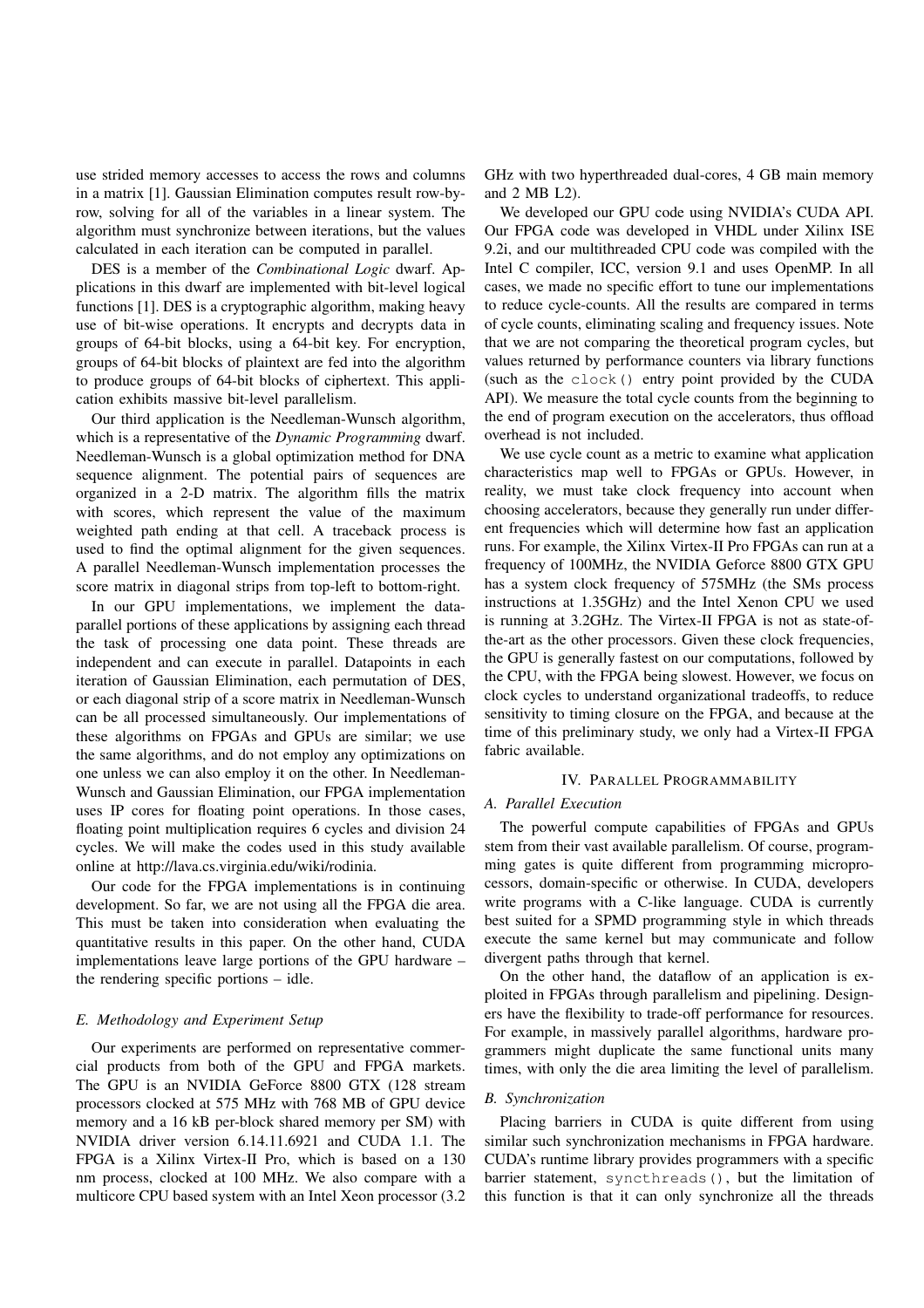within a thread block. To achieve *global barrier* functionality, the programmer must allow the current kernel to complete and start a new kernel. This is currently fairly expensive, thus rewarding algorithms which keep communication and synchronization localized within thread blocks as long as possible.

In the case of the FPGA, it is flexible enough to implement different types of barriers—including counter- and tree-based varieties—directly in hardware. Fine-grained synchronization is also feasible so that execution units need only be synchronized with a select set of threads. Additionally, programmers can apply multiple clock sources with different frequencies; however, this imposes a heavy programming burden on developers.

## *C. Reduction*

Most parallel algorithms involve reduction steps, which condense partial results produced by individual threads. For example, in calculating a running sum serially, a multiplyaccumulate operation loops over the data, but a reduction can be done in parallel. In a fast and aggressive FPGA implementation, as Figure 1 illustrates, this operation is built with a cascade of adders of depth of  $log(N)$ . Figure 1 shows that the number of working threads reduces in half in each iteration of a GPU implementation of a reduce which requires  $log(N)$  iterations. Unlike the traditional, sequential way of programming, on both of these platforms programmers have to deal with complex parallel reductions to best utilize the available parallel computing resources.



Reduction

Fig. 1. Reduction on an FPGA and a GPU

## V. HARDWARE CONSTRAINTS

## *A. Communication Overhead*

Some accelerators work in separate memory spaces from their control processors, with data communication achieved via copy operations. This is different from OpenMP's shared memory programming model, in which programmers are not required to deal with data movement explicitly. For instance, GPUs have their own off-chip device memory, and data must be transferred from main memory to device memory via the PCI-Express bus. The data-copy latency increases linearly with the size of the transferred data, which has the potential to adversely impact overall performance. Our measurements show that an 8 MB data transfer costs about 5ms. However, using CUDA's streaming interface, programmers can batch kernels that run back to back, and increase program execution efficiency by overlapping computations with data communication. FPGAs have similar issues. In addition, the reconfiguration overhead for FPGAs also needs to be taken into account. The reconfiguration (or initialization) process generally takes on the order of seconds for our applications on the FPGA boards. To reduce the impact of this overhead, developers can potentially overlap reconfiguration with other non-conflicting tasks. Furthermore, users may not need to reconfigure after initialization, in which case the configuration is represented by a small, one time cost. GPUs do not have this issue.

## *B. Control Flow*

In GPUs, control flow instructions can significantly impact the performance of a program by causing threads of the same 32-thread SIMD warp to diverge. Since the different execution paths must be serialized, this increases the total number of instructions executed [14]. For example, in a DES sequential program, the programmer can use if statements to specify permutations, but directly using the similar implementation on the GPU performs poorly. Figure 2 demonstrates the comparisons of permutation performance on three typical data sizes in DES. The figure compare if statements, lookup tables, and no permutations. For 64-bit data, using  $\pm$  f statements can degrade performance about  $5.5\times$  when compared with lookup tables. This is clearly a case where SIMD behavior within warps is important.



Fig. 2. Overhead of control flow in our CUDA implementation of DES.

#### *C. Bit-wise Operations*

Although it is usually easier to data-parallel algorithms on the GPU, FPGAs can sometimes be very useful, and provide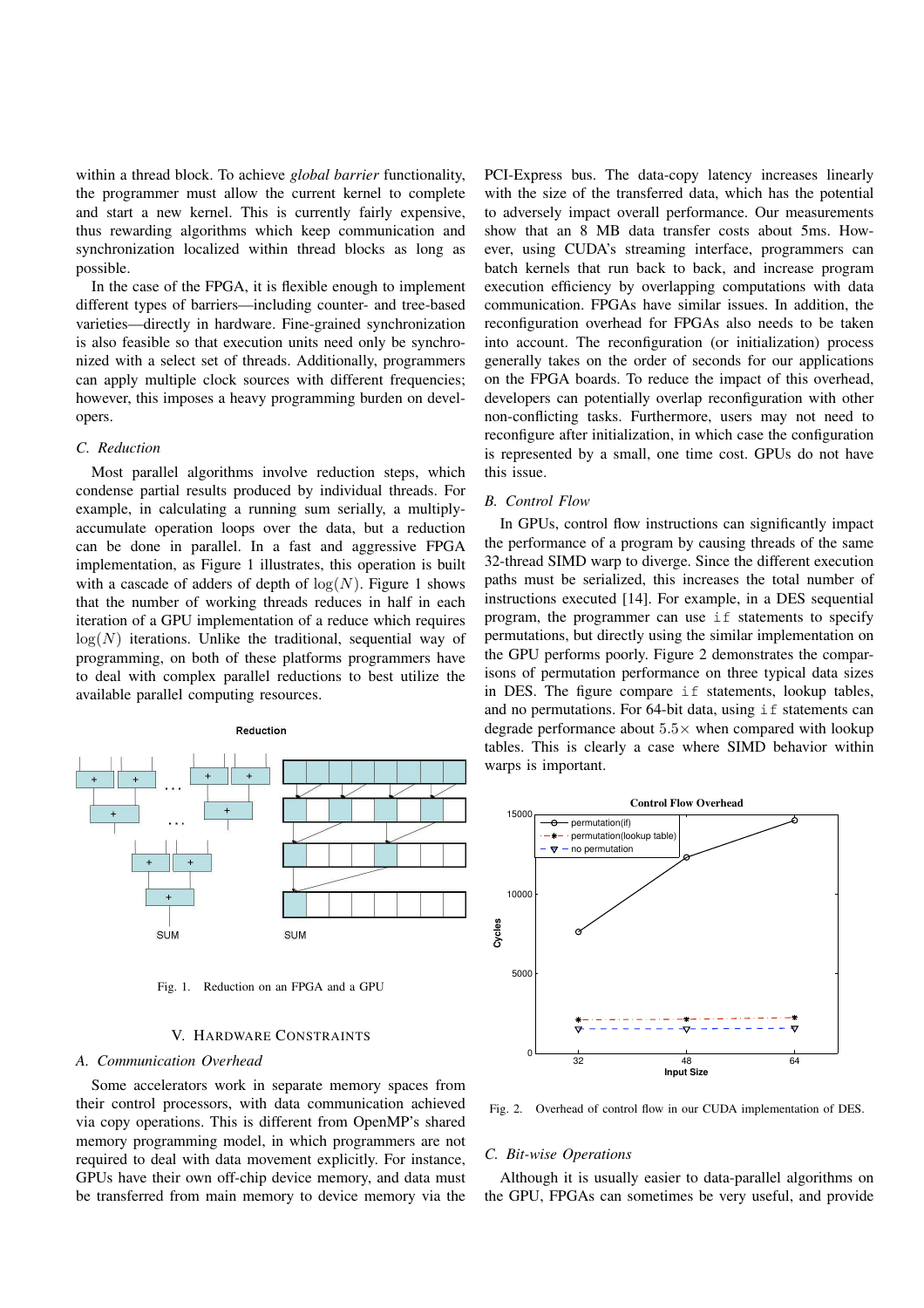efficient methods to implement some specific functions, such as bit-wise operations, which are not well supported on GPU hardware. Bit-wise operations dominate the DES algorithm, which includes a lot of bit permutations and shifting. GPU implementations of these operations become very complex, since they must be built using high-level language constructs and fine-grained control flow that tend to cause SIMD divergence. In VHDL, bit-wise operation is very straightforward and the bit permutation for any width data can be done in parallel and finished in one cycle! Note that there is nothing preventing GPUs from extending their instruction sets to support bit-wise operations, assuming that general-purpose applications or new graphics algorithms can justify the datapath costs.

#### *D. Floating Point Operations*

One of the most important considerations, especially for scientific computing, is the accelerator's ability to support floating point operations. This is a clear-cut issue for GPUs, as G80 GPUs implement IEEE-754 single-precision [14] (with double-precision coming in the next generation), and AMD's FireStream 9710 GPUs already support double-precision. FP-GAs, on the other hand, usually have no native support for floating point arithmetic and many applications use fixed point implementations for ease of development. FPGA developers must use on-chip programmable resources to implement floating point logic for higher precisions [17], but these implementations consume significant die-area and tend to require deep pipelining to get acceptable performance; double precision adders and multipliers typically have 10–20 pipeline stages, and square root requires 30–40 stages [16]. Of course, there is no intrinsic reason that FPGAs cannot support floatingpoint operations, just as FPGAs already provide some other dedicated arithmetic units.

# VI. PERFORMANCE

Our results for our first application, Gaussian Elimination, are illustrated in Figure 3. For all input sizes, both FPGAs and GPUs show their advantages over CPUs, leveraging their parallel computing capabilities. Specifically, for a  $64\times64$  input size,  $2.62 \times 10^5$  cycles are needed by the FPGA compared to  $7.46 \times 10^5$  cycles for the GPU. The single-threaded CPU version required  $3.15 \times 10^6$  cycles, with the four-threaded OpenMP version requiring  $9.45 \times 10^6$  cycles, differences of about an order of magnitude. The four-threaded version outperforms single-threaded version when the data size becomes large. The major overhead of GPUs and CPUs comes from executing instructions which rely on memory accesses (300– 400 cycles), while the FPGA can take advantage of dataflow streaming, which saves many of the memory accesses. The drawback of the FPGA, of course, is the complexity of programming using VHDL. A controller is implemented in VHDL to take care of the controlling signals for all the computation processes. This involves a much higher level of complexity than the CUDA implementation.

The DES encryption results are even more interesting. To process a single, 64-bit block on our FPGA requires only



Fig. 3. Execution cycles of the four versions of Gaussian Elimination. The  $x$ -axis represents the dimensions of the computation grid. Note that the  $y$ -axis is a log scale.

83 cycles, while the same operation executed on the GPU requires  $5.80 \times 10^5$  cycles. While the GPU does not support some important operations for this application, the main reason for this disparity is that the GPU requires full utilization to take advantage of the hardware's latency hiding design, and this example far underutilized the processor, while the FPGA implementation has no such requirement. As discussed in Section V-C, FPGAs can finish bit-wise calculations in one cycle, and the 64 bit data size is small enough that all intermediate data can be saved in flip-flops, but the GPU involves significant overhead, including memory access times of 300–400 cycles—the permutation lookup tables are all loaded from GPU device memory—and synchronization.

Our CUDA DES implementation is comprised of several small kernels. Inside a CUDA kernel, we can use fast on-chip shared memory for data sharing, but there is no consistent state in the shared memory, so between two kernels, state flushes are required, then data must be read back for the next pass. The performance gap between the GPU and FPGA will be much smaller when we try larger data sizes which require the FPGA to accesses external memory, but due to the complexity of the implementation, we have not completed it yet. We plan to extend it in our future work. We do still expect the gap to be significant, however, since the FPGA does have access to fast bit-wise operations.

The third application is the Needleman-Wunsch algorithm. This is a memory intensive application, but not all of the data in the computational domain are involved in the parallel computation. This algorithm processes data in a strip-wise, in-order fashion, and in each iteration, only a single strip of diagonal elements can be processed in parallel. Figure 4 shows that our FPGA implementation again has the lowest overhead. One observation is that when data size is small, both the four-threaded OpenMP version and the GPU version take more cycles than the single-threaded version, but as the data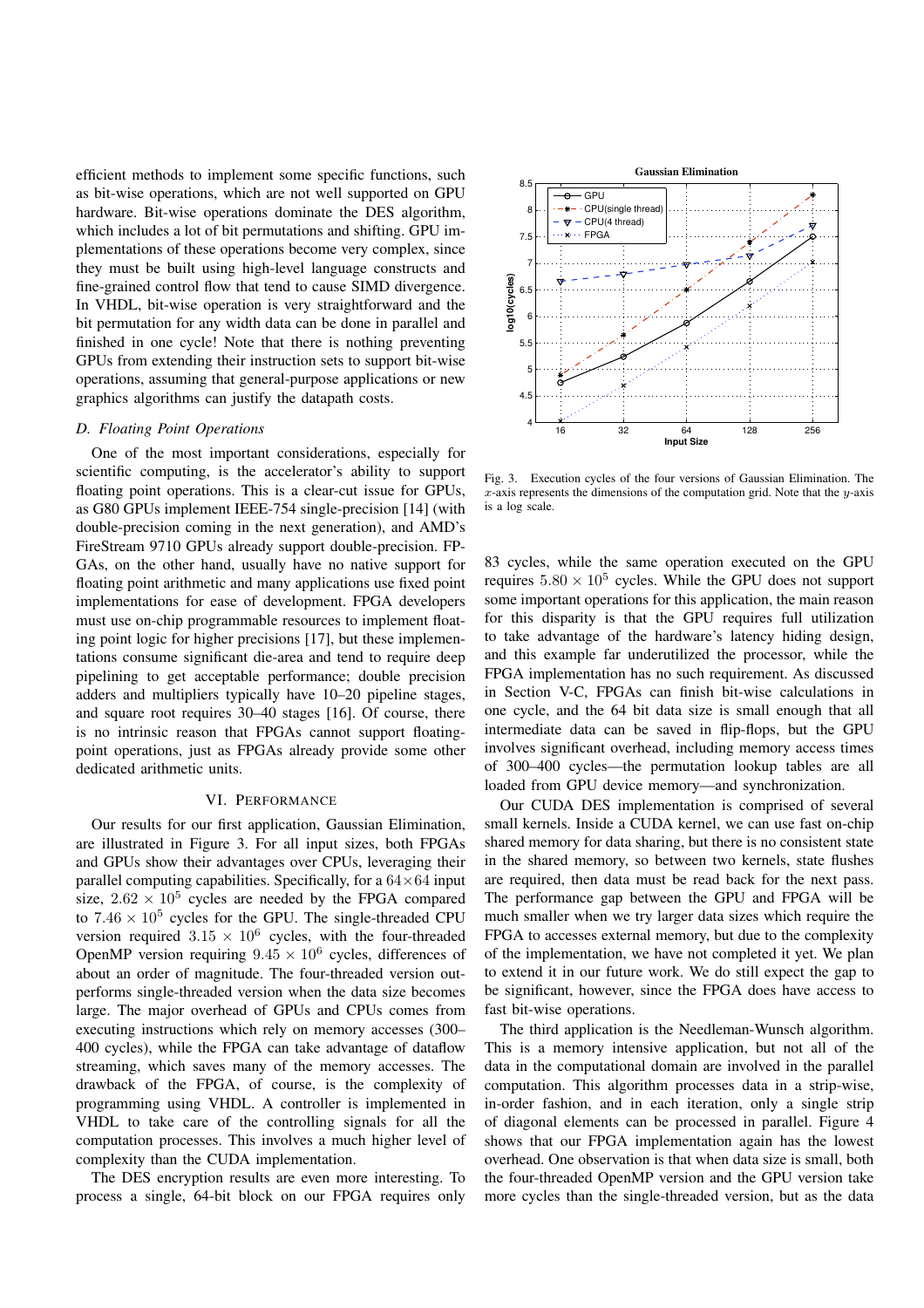

Fig. 4. Execution cycles of the four versions of Needleman-Wunsch. Note that the  $y$ -axis is a log scale.

becomes large, both of them outperform the single-threaded CPU version. For a  $64 \times 64$  input size, the GPU takes  $3.0 \times 10^5$ cycles while the FPGA takes only  $2.0 \times 10^4$  cycles, but as the input size increases, the ratio of the GPU execution cycles over FPGA execution cycles becomes smaller, probably attributable to better GPU utilization.

# VII. DEVELOPMENT COST

In general, programming in a high level language on a GPU is much easier than dealing with hardware directly with an FPGA. Thus in addition to performance, development time is increasingly recognized as a significant component of overall effort to solution from the software engineering perspective.

We measure programming effort as one aspect in the examination programming models. Because it is difficult to get accurate development-time statistics for coding applications and also to measure the quality of code, we use *Lines-of-Code* (LOC) as our metric to estimate programming effort. Table I shows LOC for the four applications written in CUDA on the GPU platform and written in VHDL on the FPGA platform. CUDA programs consistently require fewer LOC than the VHDL versions (and in the case of DES, the VHDL version is incomplete). This suggests that for a given application it probably requires more control specification to design hardware VHDL than to program equivalently functional software. This implies that GPU application development has better programmability in general, and can be very time-efficient compared with FPGA development. However, high-level languages, like Handel-C, and data-flow languages also exist for programming FPGAs. This is a limitation of our work and an important area of study for future work. Also note that VHDL is more verbose than Verilog and the LOC result should be interpreted in this light.

## VIII. MAPPING APPLICATIONS TO ACCELERATORS

In this work, we developed three applications, *Gaussian Elimination*, *DES*, and *Needleman-Wunsch* on both an FPGA

| $\downarrow$ Application\Domain $\rightarrow$ | <b>VHDL</b> | <b>CUDA</b> |  |
|-----------------------------------------------|-------------|-------------|--|
| Gaussian Elimination                          | 450         | 160         |  |
| <b>DES</b>                                    | 1400        | 1100        |  |
| Needleman-Wunsch                              | 650         | 320         |  |
| TABLE I                                       |             |             |  |

DEVELOPMENT COST MEASURED BY LENGTH OF THE CODE.

and a GPU. We compared these two platforms as well as a multicore CPU using several metrics. Based on our results, we present a rough categorization to propose suggestions as to which platform—GPU or FPGA—to which an application best maps. When composing this list (Figure 5), we have tried to consider as many factors as possible, including programming cost, performance, and hardware constraints.

| Good Fit       | GPU                                | FPGA                                      |
|----------------|------------------------------------|-------------------------------------------|
|                | No inter-dependences in the data   | Computation involves a lot of detailed    |
|                | flow and the computation can be    | low-level hardware control operations     |
|                | done in parallel (Gaussian Elimi-  | which can not be efficiently imple-       |
| nation).       |                                    | mented in a high-level languages (DES).   |
|                | Applications contain a lot of par- | A certain degree of complexity is         |
|                | allelism, but involve computa-     | required, and the implementation can      |
|                | tions which cannot be efficiently  | take advantage of data streaming and      |
|                | implemented on the GPU (DES).      | pipelining (Needlman-Wunsch).             |
|                | Applications have a lot of         | Applications that require a lot of com-   |
|                | memory accesses and have lim-      | plexity in the logic and data flow design |
|                | ited parallelism (Needleman        | (Gaussian Elimination).                   |
| -Wunsch).      |                                    |                                           |
| <b>Bad Fit</b> |                                    |                                           |
|                |                                    |                                           |

Fig. 5. Application Characteristic Fitness Categorization.

#### IX. CONCLUSIONS AND FUTURE WORK

In this work, taking FPGAs and GPUs as case studies, we have developed three applications on each platform as well as single- and multi-core CPU implementations—in an attempt to gain insights into how well applications will map onto various accelerators. We consider many factors, including overall hardware features, application performance, programmability and overhead, and more importantly how to trade off among these factors, and we evaluate the pros and cons of FPGAs and GPUs.

The current comparison is primarily qualitative, due to a limited set of benchmarks for comparison. A methodology for a quantitative comparison, especially one that distinguishes between fundamental organizational limits versus easily changed features, is an important area for further research. A more direct comparison might be between CUDA and a high level language for FPGAs. We plan to extend this work to examine more applications on more accelerators, including DSPs and